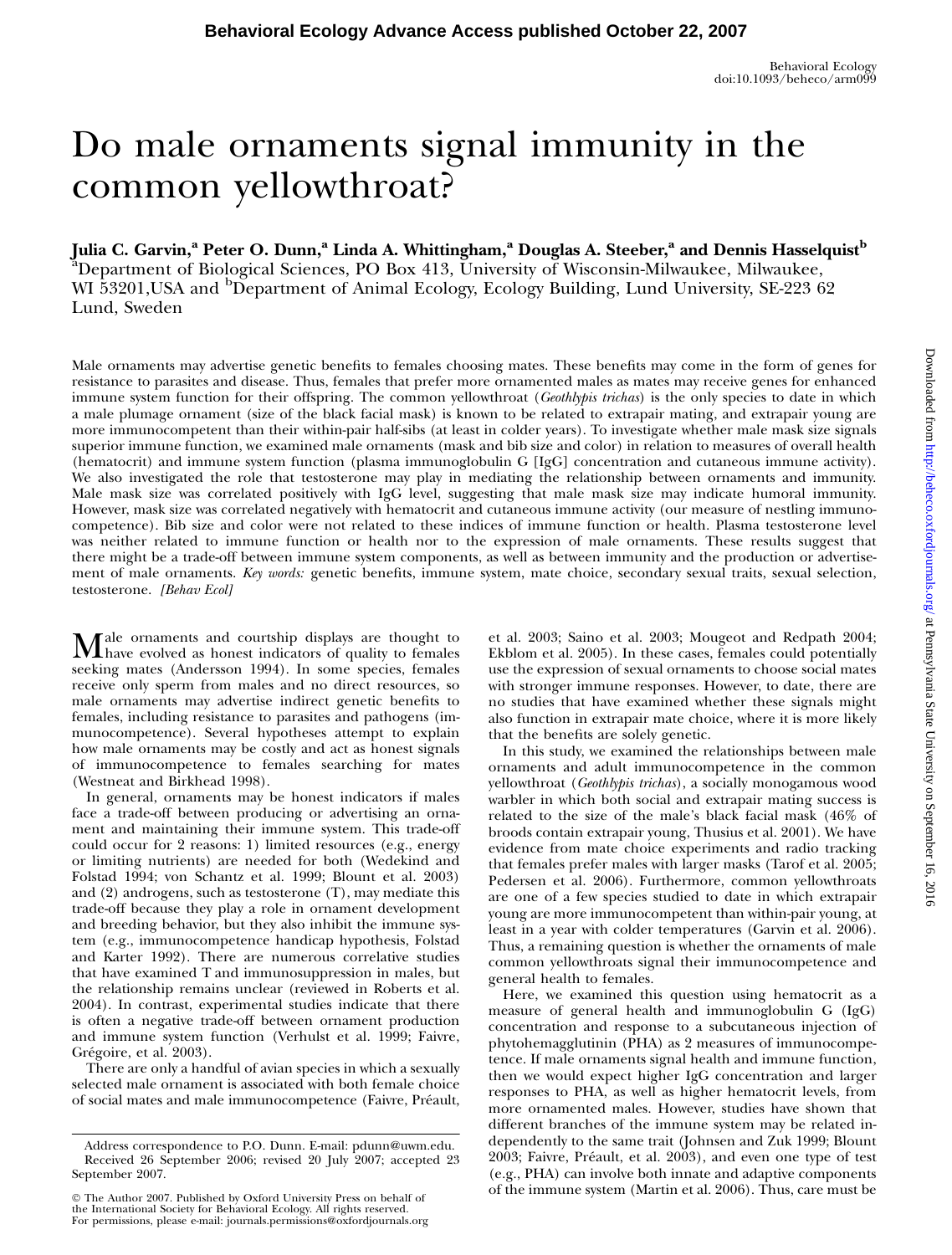taken when interpreting the results of immune activity tests (Adamo 2004). We also measured endogenous levels of T to examine whether T is related to immunity and ornamentation as predicted by the immunocompetence handicap hypothesis (Folstad and Karter 1992). If T is immunosuppressive as predicted, we would expect individuals with higher levels of  $\bar{T}$  to have decreased measures of immunity compared with individuals with lower T levels.

# METHODS

Common yellowthroats breed from May to August in wetlands throughout most of North America. Males arrive first and establish territories where they display to attract females (Guzy and Ritchison 1999). Visual displays include the black facial mask that is pigmented with melanin and a bright yellow bib (throat, breast, and belly) that is pigmented with carotenoids, primarily lutein (McGraw et al. 2003). Females choose a mate shortly after arriving and build a well-concealed nest less than 1 m above the ground. Only females incubate, but both sexes feed the nestlings. Molt occurs after the breeding season and extends into the fall migration (August–September, Guzy and Ritchison 1999).

This study was conducted at the University of Wisconsin-Milwaukee (UWM) Field Station in Saukville, WI (43-23'N, 88°01'W) from May to August 2003-2005. Males were captured in mist nets throughout the breeding season and banded with unique combinations of 3 colored plastic bands and a United States fish and Wildlife Service band. Small (30– 50 ll) blood samples were collected in capillary tubes from all individuals and centrifuged. Hematocrit, the proportion of red blood cells to total volume, was measured after centrifugation and used to indicate metabolic activity and current health of individuals (Pap and Márkus 2003). Low hematocrit levels may indicate anemia caused by blood parasites or various infections (Ots et al. 1998), but they may also increase in response to high workload (Pap 2002). Blood plasma was stored at –20 °C for later ELISA (enzyme-linked immunosorbent assay) analysis of immunoglobulin levels. We measured body mass; length of the wing, tail, and tarsus of adults; and photographed males to estimate the size of the plumage ornaments. Mask and bib size were measured using image analysis software (details in Thusius et al. 2001), and size estimates were highly repeatable between multiple pictures of both the mask and bib ( $F_{126,127} = 80.7$ ,  $R = 0.98$  and  $F_{126,127} = 9.11$ ,  $R = 0.80$ for mask and bib, respectively) as well as between persons  $(F_{15,25} = 79.0, R = 0.98 \text{ and } F_{16,17} = 44.8, R = 0.96 \text{ for mask}$ and bib, respectively). Bib color was estimated by measuring hue, saturation, and brightness (H, S, B) of the bib using Adobe Photoshop Elements 2.0 (Adobe Systems, San Jose, CA, see Tarof et al. 2005). We repeated our analyses using the scores from a principal components analysis of all ornaments (mask and bib size and bib H, S, B), and the results were similar (not shown).

#### Immunoassays

Cutaneous immune activity was measured as the local inflammatory response to a subcutaneous injection of PHA. The PHA skin test has been considered a condition-dependent indicator of an individual's cell-mediated immunity (Goto et al. 1978; Cheng and Lamont 1988), and it is correlated with survival in the wild (Navarro et al. 2003; reviewed in Norris and Evans 2000). However, recent papers have shown that the swelling response involves multiple immune cell types and measures aspects of both the innate and the adaptive (humoral and cell mediated) branches of the immune system, and swelling size should be interpreted as a measure of cutaneous immune activity, rather than cell-mediated immunity alone (Kennedy and Nager 2006; Martin et al. 2006). Captive adult males ( $n = 27$ ) were tested with a subcutaneous injection (10 µl) of 0.05 mg PHA (Sigma-Aldrich, Inc., St Louis, MO) dissolved in saline into the right wing web with an equal volume of saline injected into the left wing web as a control (Lochmiller et al. 1993). Wing thickness was measured to the nearest 0.01 mm before injection and 24  $(\pm 1)$  h later using a digital thickness gauge (Mitutoyo model 700-118). Several measurements were taken (all by J.C.G.) of each wing web until a consistent value was reached and recorded. Immune response was measured as the increase in wing thickness of the PHA-injected wing minus the change in the control wing. Due to the difficulty of recapturing adult males in the field at an exact time, we conducted these tests on wild males captured on their territories and brought into captivity for the immunoassay. After PHA injection, individual males were held for 24 h in separate cages of an outdoor aviary. Males were given food (mealworms and fly larvae) and water ad libitum and quickly adapted to the aviary, which was designed to mimic their natural habitat (see Tarof et al. 2005). All males except one gained weight while in captivity; the remaining male maintained his original weight. After the final measurement, males were returned to their territories. This test was conducted within a 3-week period (8–28 June 2004) during the incubation and early nestling periods. In our analyses of cutaneous immune response, we included the effects of air temperature (during the 24 h after injection) and body mass because these factors influence cutaneous immune response (Lifjeld et al. 2002; Garvin et al. 2006). Air temperature was measured at an automated weather station located on the study site.

Different components of the immune system are not necessarily correlated with each other (Johnsen and Zuk 1999; Blount 2003; Faivre, Préault, et al. 2003), so we also examined humoral immunity by assaying the circulating IgG concentration in each male's plasma ( $n = 110$  over the 3 years). IgG proteins are the most important serum proteins involved in humoral responses as they constitute the main class of antibody molecules and are thought to indicate the health or nutritional state of free-living birds (Gustafsson et al. 1994; Goldsby et al. 2003; Morales et al. 2004). High IgG concentrations are often suggested to indicate stronger humoral immunity (Johnsen and Zuk 1999; Saino et al. 2001); however, it could also indicate immune response to current infections, and, thus, interpretations must be made with caution (Norris and Evans 2000). Indeed, both high and low IgG concentrations can be interpreted as symptomatic of disease and infection (see p. 1485 of Morales et al. 2004); therefore, using multiple assays in studies of immunocompetence is recommended (Norris and Evans 2000).

Plasma IgG concentration of individuals was measured using an indirect ELISA. Our protocol was adapted from Hasselquist et al. (1999) with variations described below. Polystyrene 96-well plates were coated overnight with a commercial goat antibird IgG antibody in 0.1 M borate-buffered saline (5  $\mu$ g/ ml; Bethyl Laboratories Inc., Montgomery, TX). Plates were washed with 0.01 M Tris-buffered saline (TBS, pH 7.5) and then blocked with 3% powdered milk in TBS. Plasma samples were diluted to 1:25 000, 1:50 000, 1:100 000, and 1:200 000 in 1% powdered milk in TBS. After 2 washes, the samples were added to the plates in duplicate. Plasma of a single individual diluted to 1:25 000 was used as a positive control. After incubation and 4 washes in TBS and 0.05% Tween 20, rabbit antipasserine plasma was added (diluted 1:2000, produced against red-winged blackbird Agelaius phoeniceus antibodies, Hasselquist et al. 1999). After incubation and wash, a commercial horseradish peroxidase–conjugated goat antirabbit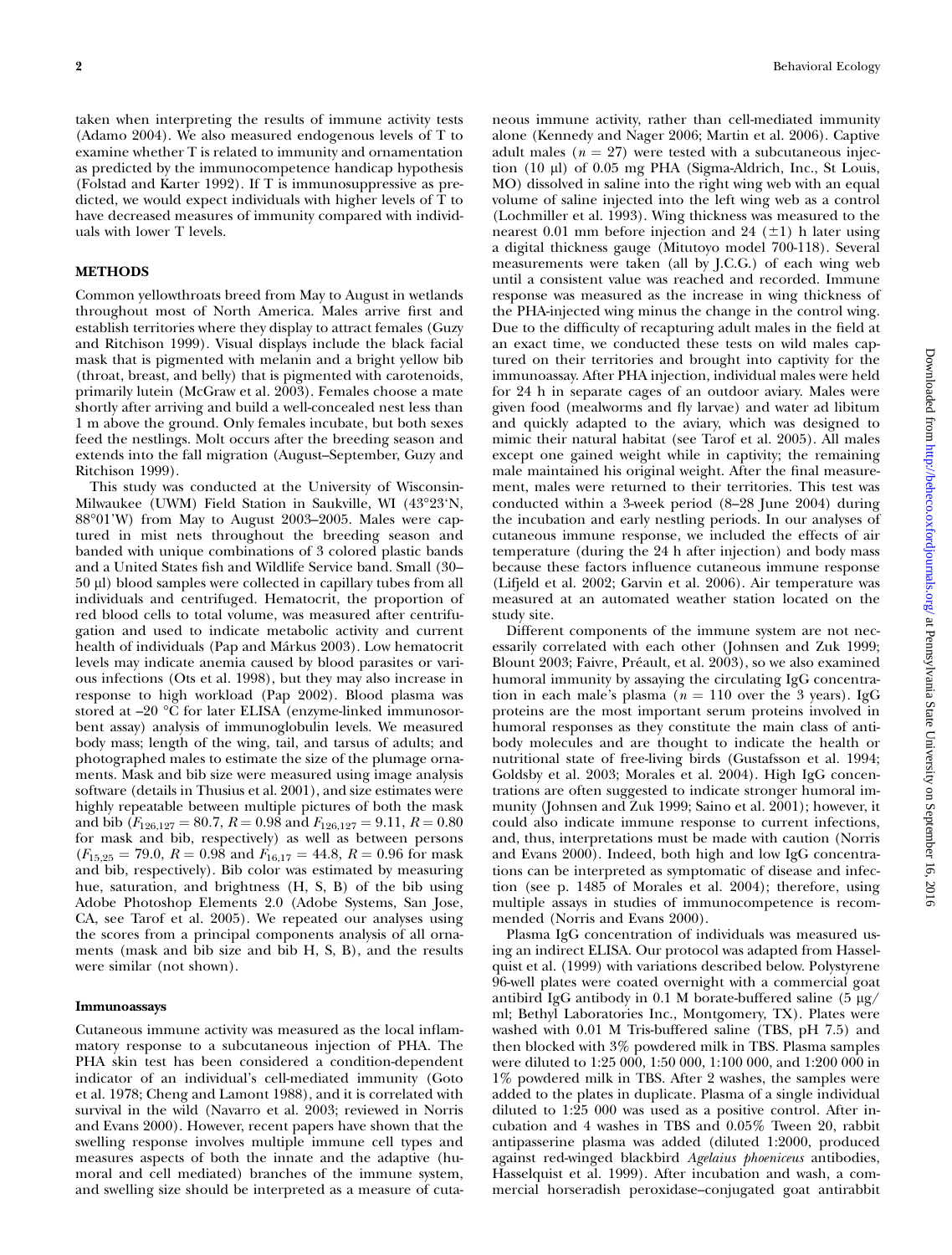antibody (Southern Biotechnology Associates, Inc., Birmingham, AL) diluted to 1:20 000 in 1% powdered milk in TBS was added to the plates. After a last incubation and wash, the peroxidase substrate orthophenylenediamine-HCl (0.67 mg/ml, Acros Organics USA, Morris Plains, NJ) was added to the wells. Kinetic readings of the plates were taken every 30 sec for 10 min at 450 nm and analyzed using SoftMax PRO plate reader software (version 4.6, Molecular Devices, Sunnyvale, CA; 2003). The mean of each duplicate was used as the IgG titer and was given as the slope of the substrate conversion over time (Vmax) measured in the units  $10^{-3}$   $\times$  optical density per minute (mOD/ min). Vmax ranged from 57.5 to 131.0 mOD/min. In our analyses, we included absorbance values for positive and negative controls on each plate to account for variation between plates. Individual antibody levels at the 4 different dilutions were all positively correlated with each other (all pairwise correlations  $P < 0.0001$ ; for simplicity, we used results from the 1:25 000 dilution for analyses ( $n = 110$ ) because it was the most consistent dilution. Repeatability between duplicate samples of the same individual on the same plate was high  $(R = 0.948, ANOVA)$  $F_{105,104} = 37.5, P < 0.0001$  for all individuals).

#### Testosterone assay

We used a commercial competitive immunoassay (T Enzyme Immunoassay Kit; Assay Designs, Inc., Ann Arbor, MI) to measure the total circulating levels of T in male plasma samples  $(n = 49$  over all 3 years; sufficient plasma for this analysis was not available from all males). Samples  $(5 \mu l)$  plasma per well, diluted 1:20 in kit buffer) were run in duplicate and according to manufacturer specifications. Each ELISA plate contained a complete standard curve as well as positive and negative controls. Plasma T concentrations (ng/ml) were calculated from the standard curve ( $R^2$  ranged from 0.997 to 1) using SoftMax PRO plate reader software. The intraassay coefficient of variation as calculated from the standards was less than 5% for all 4 plates. T concentrations of all samples were within the sensitivity range of the assay. Validation tests of this commercial immunoassay have demonstrated accurate measures of T in house finches (Carpodacus mexicanus, Deviche and Cortez 2005). T concentrations were natural log transformed to achieve a normal distribution.

#### Statistical analysis

We used multiple regression to test the prediction that male ornaments were related to immune system function and health. We conducted separate multiple regression models for each measure of immunity and health in relation to all 3 ornaments (mask and bib size and bib color) and potentially confounding variables such as date, body mass, and air temperature (for PHA response). Adding breeding stage (prelaying, incubation, nestling, fledgling, and postbreeding) to these analyses did not change the results qualitatively (not shown), but they reduced sample sizes considerably because many birds were sampled outside our main study area and had unknown nesting histories. To find the ornament most closely correlated with immunity or health and to choose a final model that was simple yet had high predictive power, we used backward stepwise regression with mixed selection (P to enter or leave  $= 0.15$ ) in the statistical program JMP (version 5.0.1; SAS Institute, Cary, NC; 2003). We compared the final stepwise regression model with similar models containing other important predictors (ornaments) using Akaike's Information Criterion, which is a statistical model selection criterion that accounts for model complexity (tested in Helu et al. 2000). In all cases, the 2 methods produced concordant results. We analyzed the relationship between ornaments and T in the

same manner. The effect of T on immune parameters was analyzed using bivariate regression analyses. Sample sizes differ because not all measurements were available for all males. All tests were 2 tailed, and means are reported with their standard error (SE) unless stated otherwise.

## RESULTS

### Correlations between ornaments

We performed pairwise correlations between all ornaments to determine if they were independent of each other ( $n = 114$ ) males). Bib size was correlated positively with mask size ( $r =$ 0.53,  $P \le 0.001$ ) and bib saturation ( $r = 0.35, P \le 0.001$ ), but bib size was correlated negatively with bib hue ( $r = -0.23$ ,  $P =$ 0.01), and it was not correlated with bib brightness ( $r = -0.10$ ,  $P = 0.27$ ). Mask size was correlated positively with bib saturation ( $r = 0.20$ ,  $P = 0.03$ ), but there was no correlation with bib hue or brightness ( $P > 0.41$ ).

## Ornaments in relation to immunocompetence and hematocrit

Cutaneous immune response was related negatively to mask size ( $P = 0.024$ ) and positively to body mass ( $P = 0.011$ ) in the final multiple regression model, which also included mean air temperature during the day after injection (Table 1, Figure 1). This sample consisted of 27 adult males in 2004 that were held 24 h in the aviary to measure their response to injection of PHA. Bib size, bib color (H, S, and B), and date were included in the initial set of predictors but were excluded in the final model (Table 1). There was no relationship between cutaneous immune response and hematocrit ( $n = 27$ ,  $r = 0.121$ ,  $P = 0.548$ ), but there tended to be a negative relationship between cutaneous immunity and IgG level ( $n = 27$ ,  $r = -0.32$ ,  $P = 0.099$ ).

Among 110 males sampled in the wild over all 3 years, plasma IgG levels were higher in males with larger masks  $(P = 0.019;$  Figure 1) and later in the season (date,  $P < 0.008;$ Table 1). Bib size, bib color, body mass, and year were included in the initial set of predictors but were excluded in the final stepwise model (Table 1).

Hematocrit was correlated negatively with IgG levels ( $n =$ 106 over all 3 years,  $r = -0.257$ ,  $P = 0.008$ ), so as might be expected, we found the opposite pattern between hematocrit and ornaments as was found with IgG. Hematocrit was correlated negatively with both mask size ( $P = 0.011$ ) and date ( $P <$ 0.001) in the final stepwise model which also included body mass (Table 1, Figure 1). Thus, higher hematocrit levels were found earlier in the season and in males with smaller masks. Bib size, bib color (H, S, and B), and year were included in the initial set of predictors but excluded in the final model (Table 1).

### Ornaments and immunocompetence in relation to testosterone

Plasma T concentrations were highly variable across our sample population (untransformed mean  $\pm$  standard error: 2037  $\pm$ 251.0 ng/ml,  $n = 49$ , range: 425–8625 ng/ml), which may be due to the wide range of sampling dates (16 May–22 July; mean  $=$ 14 June) and the overall seasonal decline in T concentration  $(r = -0.30, P = 0.039)$ , as found in other studies (Peters et al. 2001; Sockman et al. 2004). T concentration (log transformed) was correlated positively with body mass ( $P = 0.016$ ) but tended to be lower in males with larger bibs  $(P = 0.052)$  and bibs with greater hue ( $P = 0.018$ ; Table 2). T levels were greatest in 2005  $(4373 \pm 407 \text{ ng/ml})$  when many samples were taken earlier in the season and lower in 2003 (2266  $\pm$  596 ng/ml) and 2004  $(1750 \pm 268 \text{ ng/ml})$ . Mask size was not a predictor of T level in the final model (Table 2).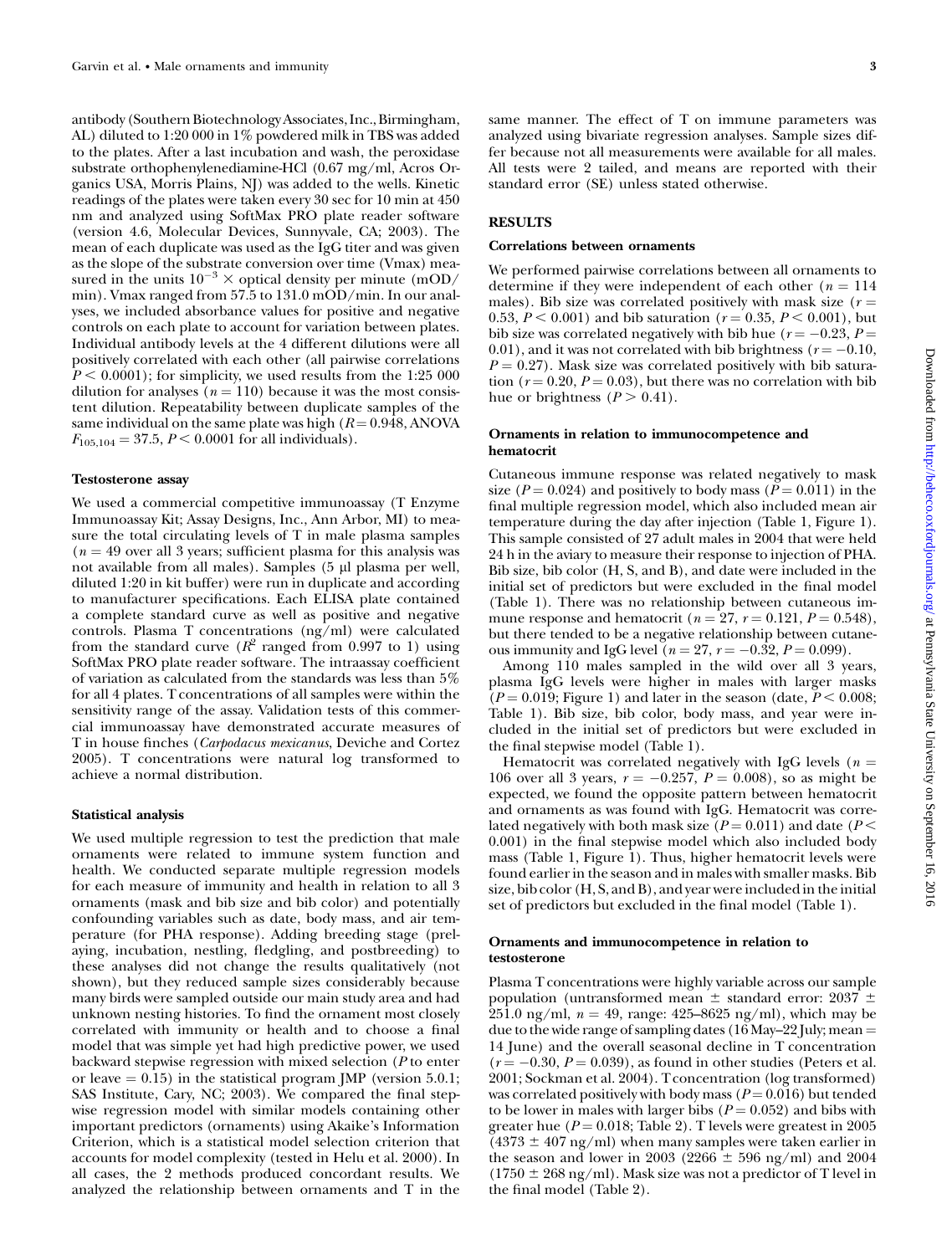#### Table 1

Multiple regression models of immune response and health of male common yellowthroats in relation to ornaments

| Predictors            | Cutaneous immunity |       | IgG      |       | Hematocrit |         |
|-----------------------|--------------------|-------|----------|-------|------------|---------|
|                       | Estimate           | P     | Estimate | P     | Estimate   | P       |
| Mask size<br>Bib size | $-0.008$           | 0.024 | 0.001    | 0.011 | $-0.027$   | 0.011   |
| Bib hue               |                    |       |          |       |            |         |
| Bib saturation        |                    |       |          |       |            |         |
| <b>Bib brightness</b> |                    |       |          |       |            |         |
| Mass                  | 0.561              | 0.011 |          |       | 1.43       | 0.103   |
| Date                  |                    |       | 0.002    | 0.003 | $-0.090$   | < 0.001 |
| Year                  |                    |       |          | 0.012 |            |         |
| Air temperature       | $-0.045$           | 0.179 |          |       |            |         |
| $\boldsymbol{n}$      | 27                 |       | 110      |       | 110        |         |
| Adjusted $R^2$        | 0.238              |       | 0.55     |       | 0.177      |         |

The first 8 predictors were included in all initial models, whereas air temperature was only included in the model for cutaneous immunity (measured in 2004 only). The final stepwise model for immunoglobulin G (IgG) also included absorbance values for positive and negative controls on each plate to account for variation between plates. Variables included in the final stepwise model are indicated by their estimates and P values. Significant P values are in bold.

There was no evidence of immunosuppression by T. Neither the cutaneous immune response ( $n = 19$ ; slope  $= 0.46 \pm 0.29$ ,  $r^2 = 0.13$ ,  $P = 0.129$ ) nor IgG levels were related to T concentration ( $n = 49$ , slope = 0.11  $\pm$  0.04,  $r^2 = 0.002$ ,  $P = 0.768$ ). T concentration was also not related to hematocrit ( $n = 48$ , slope =  $0.36 \pm 0.99$ ,  $r^2 = 0.003$ ,  $P = 0.716$ ).

## DISCUSSION

We investigated whether male ornaments that are known to be preferred by females in social and extrapair mate choice (Thusius et al. 2001) signal immunocompetence and general health. We found that male common yellowthroats with larger masks had higher IgG levels but lower cutaneous immune responses (PHA induced) and hematocrit levels. These opposing relationships could indicate trade-offs between components of immunity or between immune system function and ornamentation. Although the other ornaments (bib size and color) were not related to our measures of immunity or health, bib size was correlated positively with mask size, and larger bibs had more saturated yellow than smaller bibs, suggesting that the production of different plumage traits may not be independent. T levels were not correlated with ornamentation or measurements of immunity and health, which suggests that in this species T may not function as predicted by the immunocompetence handicap hypothesis, at least early in the breeding season. Below, we discuss how these results relate to sexual selection and honest advertisement in common yellowthroats and their implications for future studies of ecological immunology and behavioral ecology.

### Signaling function of ornaments

Males with larger masks had higher IgG levels and, thus, stronger humoral immune function than males with smaller masks. Neither bib size nor color was related to humoral immunity. Males with larger masks are more likely to sire extrapair young (Thusius et al. 2001; Garvin et al. 2006), so females choosing males with larger ornaments may gain offspring with greater humoral immunity, if it is heritable (Råberg et al. 2003; Kilpimaa et al. 2005). The humoral component of the immune system is considered to be the most important defense against extracellular bacteria and parasites (Goldsby et al.

2003), and male common yellowthroats with larger masks are more likely to have blood parasites (hematozoa) than males with smaller masks (Dunn P, unpublished data). Thus, the higher humoral immune response of larger masked males may reflect the male's immunocompetence, but it may also reflect the immune response to current infections (Norris and Evans 2000). In our population, males with larger masks are dominant and preferred by females (Tarof et al. 2005), so it seems more likely that males with larger masks are more immunocompetent and can overcome the handicap of higher blood parasite loads.

Although mask size was related positively to a measure of humoral immunity, it was related negatively to cutaneous immune activity and hematocrit. Bib size and bib color were not related to either of these variables. These results are paradoxical, as extrapair males have larger masks and young sired by extrapair males have stronger cutaneous immune responses than their within-pair half-sibs, at least in colder years (Garvin et al. 2006). Thus, we would have predicted a positive relationship between mask size of adult males and cutaneous immune response. There are at least 2 nonexclusive explanations for these apparently incongruent findings. First, resources required for the synthesis or advertisement of ornaments, in this case the black facial mask, and those required for overall condition (as reflected by cutaneous immune response) and health maintenance may be limited, and, as a consequence, males may face a trade-off between allocating resources to ornaments at the expense of cutaneous immune activity or hematocrit (Wedekind and Folstad 1994; Westneat and Birkhead 1998). In contrast, the resources required for humoral immunity may not trade off with the costs of ornamentation. The immunocompetence handicap hypothesis specifically predicts that only those individuals with greater immune and health capacity can afford the cost of producing an elaborate ornament (Folstad and Karter 1992). However, as Getty (2002) cautions, these costs may be relative to the condition of the individual, so individuals in good condition suffer relatively less from immunosuppression than individuals in poorer condition, even if they have lower absolute measures of immunity or general health at a particular time.

Additionally, the relationship between ornaments and measures of immunity may be sensitive to the reproductive status of the male, as in red jungle fowl (Gallus gallus, Zuk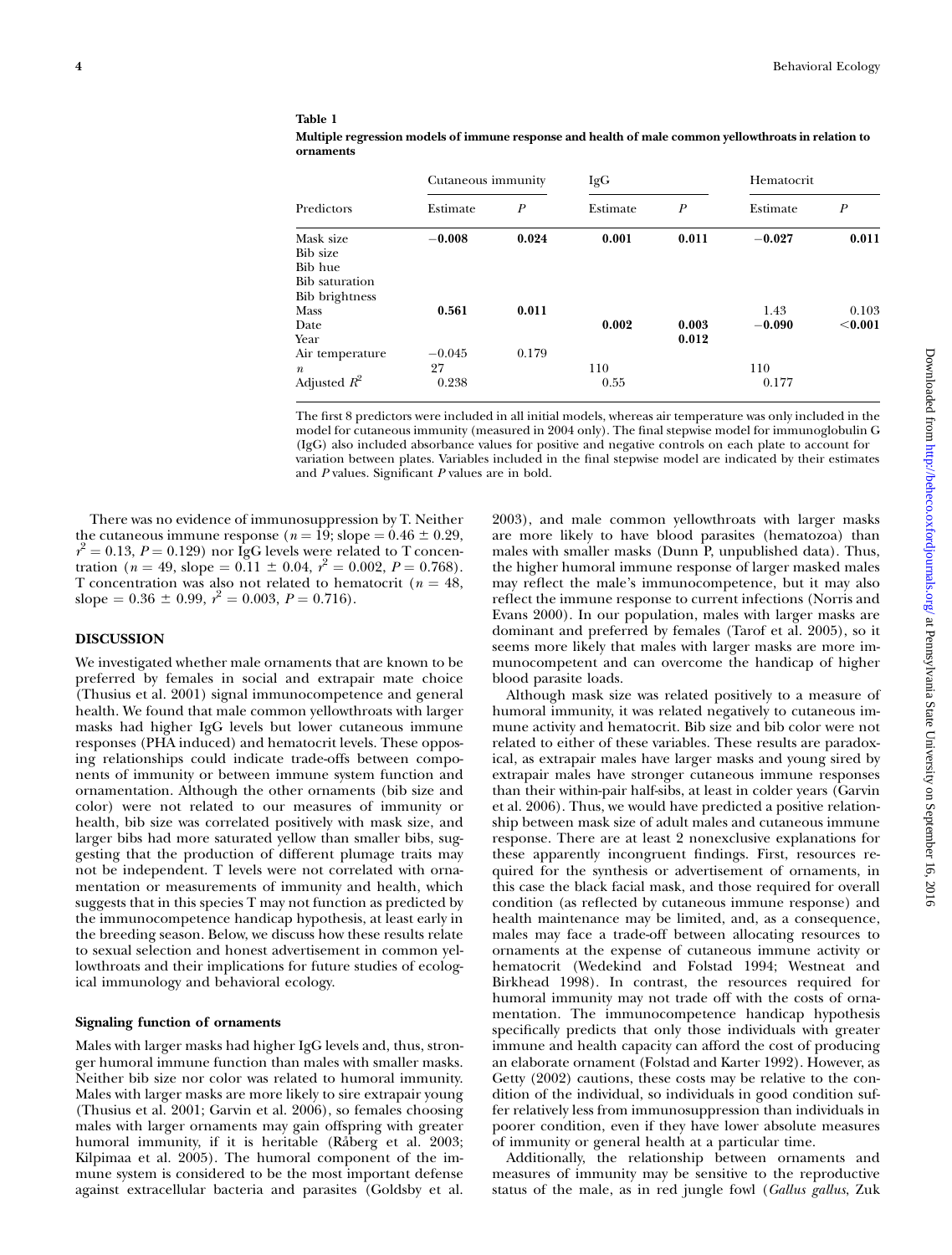

Figure 1

Measures of immunity and health in relation to male mask size. a) Cutaneous immune response, b) humoral immunity measured as plasma immunoglobulin G (IgG) concentration, and c) hematocrit level. The residuals plotted here are from the multiple regression analyses in Table 1.

and Johnsen 1998). In house sparrows (Passer domesticus), males with larger black bibs (a condition-dependent melanin-based trait, Veiga and Puerta 1996, but see Gonzalez, Sorci, Møller, et al. 1999) have greater cutaneous immune activity in the nonbreeding season but lower cutaneous immune activity during the breeding season (Gonzalez, Sorci, and de Lope 1999). Thus, it is possible that male common yellowthroats with larger masks have lower cutaneous immune responses in the breeding season because they invest relatively more in display, territory maintenance, pursuing extrapair fertilizations, or mate guarding (Pedersen et al. 2006). Indeed, induction of breeding can suppress cutaneous immu-

#### Table 2

#### Stepwise regression model of natural log–transformed plasma testosterone levels in relation to male ornaments

|                       | Testosterone |       |  |  |
|-----------------------|--------------|-------|--|--|
| Predictors            | Estimate     | Ρ     |  |  |
| Mask size             |              |       |  |  |
| Bib size              | $-0.001$     | 0.052 |  |  |
| Bib hue               | $-0.040$     | 0.018 |  |  |
| <b>Bib</b> saturation |              |       |  |  |
| Bib brightness        |              |       |  |  |
| Mass                  | 0.408        | 0.016 |  |  |
| Date                  | $-0.008$     | 0.144 |  |  |
| Year                  |              | 0.005 |  |  |
| $\boldsymbol{n}$      | 49           |       |  |  |
| Adjusted $R^2$        | 0.516        |       |  |  |

All predictors on the left were included in the initial model, whereas predictors included in the final model are indicated by their estimates and P values. Significant P values are in bold.

nity (Greenman et al. 2005), and individuals expending relatively more reproductive effort or increased activity (Ewenson et al. 2003) may be expected to have lower cutaneous immune responses. Finally, parasite prevalence is also related to suppressed cutaneous immune activity (Johnsen and Zuk 1999; Christe et al. 2000), and larger masked male yellowthroats are more likely to have blood parasites, which might lead to lower cutaneous immunity. Together, these studies suggest that negative relationships between ornaments and cutaneous immune activity during the breeding season may be an adaptive response to divert resources to reproduction and suppress some costly immune responses.

# Trade-offs between different aspects of health and immunity

A second, and perhaps simpler, explanation for the different relationships between mask size and immunocompetence is that it may reflect a trade-off in the allocation of resources between different immune and health functions, rather than a direct trade-off between immunocompetence and the ornament. For example, we found that IgG and hematocrit levels were inversely related to each other; a similar relationship has also been found in pied flycatchers (Ficedula hypoleuca, Kilpimaa et al. 2004). However, in a multiple regression of mask size on PHA response, IgG, hematocrit, body mass, and air temperature, we still found negative relationships between mask size and both hematocrit ( $F_{1,21} = 5.4$ ,  $P = 0.03$ ) and cutaneous immunity ( $F_{1,21} = 6.4$ ,  $P = 0.02$ ), suggesting that our results were not simply due to a trade-off between IgG and hematocrit or cutaneous immune response. These relationships could also be the result of seasonal variation, as date had a significant effect on both IgG and hematocrit levels. Note, however, that IgG increased and hematocrit decreased with advancing date.

There tended to be a trade-off between cutaneous and humoral immunity ( $P = 0.099$ ) which Norris and Evans (2000) suggested might occur when resources are limited. This tradeoff may be caused by nutritional and energetic cross-regulation of differentiated T-helper lymphocytes, such that when the humoral component of immunity is activated, the cell-mediated component is downregulated (Long and Nanthakumar 2004). Consistent with this idea, Northern bobwhite chicks (Colinus virginianus) raised on a poor diet had suppressed cutaneous but not humoral immunity (Lochmiller et al. 1993). More recently, it has been shown that male ornamentation can also be related to these different components of the immune system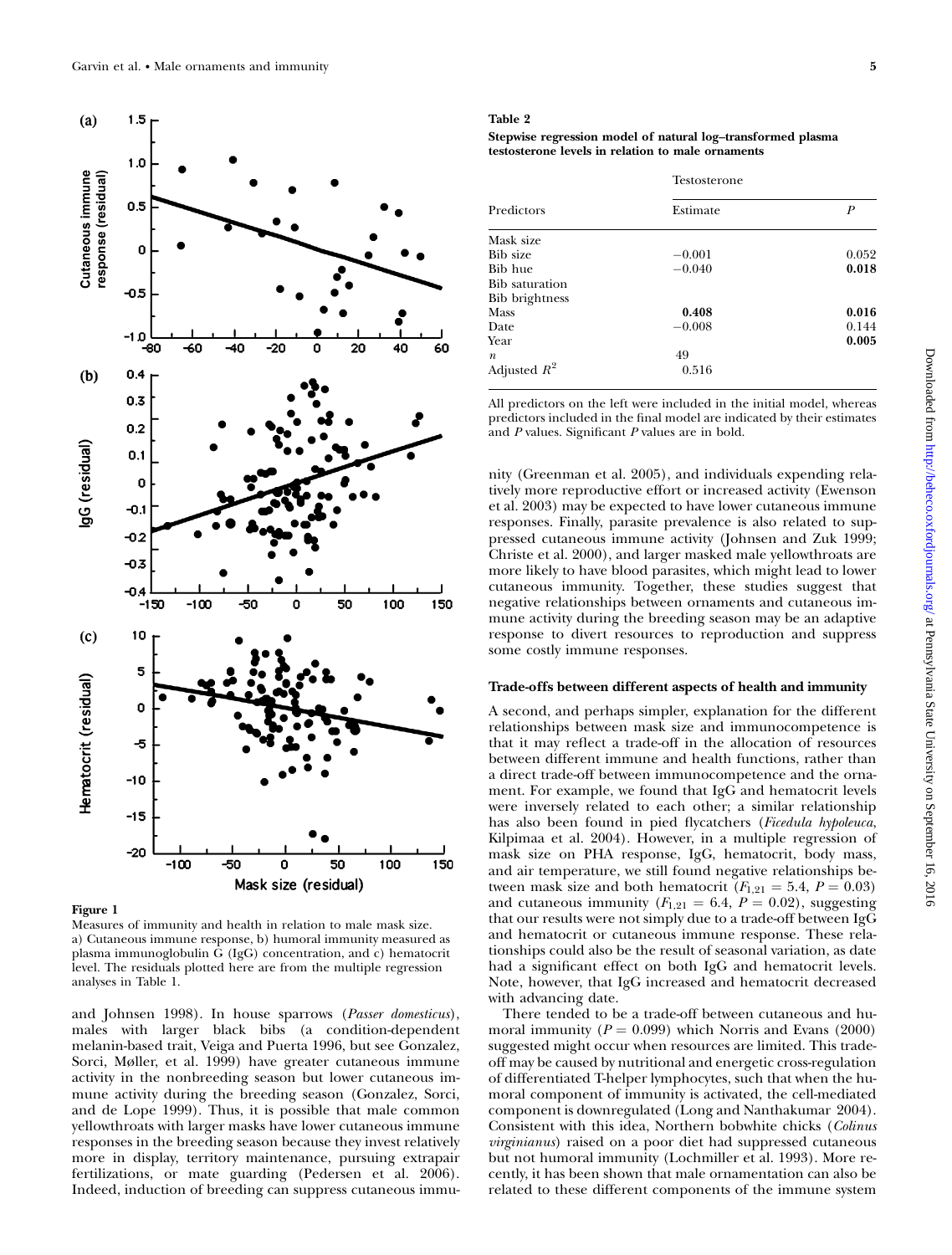independently. In European blackbirds (Turdus merula), bill color is a sexually selected trait, and brighter bills are correlated positively with cutaneous immunity but negatively with humoral immunity (Faivre, Préault, et al. 2003). Thus, as we found in common yellowthroats, ornaments may vary in their relationships with different measures of immunity because of trade-offs within the immune system. Experimental studies will be needed to tease apart these relationships and potential trade-offs. Together, these results emphasize the importance of using more than one measurement of immune system function or health when investigating the signaling function of male ornaments (Norris and Evans 2000).

# A role for testosterone?

Our study does not provide support for the hypothesis that T levels mediate the relationship between ornamentation and immunity (Folstad and Karter 1992). We found no relationship between T levels and any of our measures of immunity or health. This suggests that naturally occurring levels of T do not suppress immune system function in breeding male common yellowthroats. In contrast, T levels were related negatively to IgG levels in dark-eyed juncos, Junco hyemalis (Greives et al. 2006). We also found no correlation between T levels and the expression of male ornaments in common yellowthroats. This is surprising because males with larger masks are dominant over smaller masked males in aviary trials (Tarof et al. 2005) and T is often associated with social dominance (Duckworth et al. 2004). However, it may be that T levels are more important to ornament size during molt than during the breeding season.

### **Conclusions**

Our study provides evidence that a male plumage ornament used in social and extrapair mate choice is a potential signal of enhanced humoral immunity (plasma IgG concentration). Thus, females could potentially gain offspring with greater humoral immunity by choosing mates with larger masks. In a study of nestlings, we found that, in a colder year, extrapair young had a stronger cutaneous immune response than within-pair young (Garvin et al. 2006). Although the relationship between mask size and cutaneous immune response was negative in adult males, contrary to what might be expected, the regulation of immunity in adults and nestlings is likely to be different due to the numerous differences between these life stages (e.g., activity level, infection rate, parasite exposure and prevalence, and stress) that can affect immune responses. Future investigations will need to assess these factors, as well as the relationship between male mask size and offspring humoral immunity.

# FUNDING

The American Ornithologists' Union; Animal Behavior Society; National Science Foundation (IBN-0416536); Wisconsin Society for Ornithology; Swedish Research Councils (VR, Formas); Carl Trygger Foundation; Crafoord Foundation.

We thank B. Abroe, J. Maurer, D. Mitchell, and M. Pedersen for assistance with fieldwork; the staff of the UWM Field Station for logistical support; and I.P.F. Owens and 2 anonymous reviewers for helpful comments. Assistance with the design and optimization of the ELISA protocol was provided by S.J. Alger, J. Buntin, and J. Oliver. This research was approved by the UWM Animal Care and Use Committee (02-03-82 and 03-04-11).

## **REFERENCES**

Adamo SA. 2004. How should behavioural ecologists interpret measurements of immunity? Anim Behav. 68:1443–1449.

- Andersson M. 1994. Sexual selection. Princeton (NJ): Princeton University Press.
- Blount JD. 2003. Do individual branches of immune defence correlate? A comparative case study of scavenging and non-scavenging birds. Oikos. 102:340–350.
- Blount JD, Metcalfe NB, Birkhead TR, Surai PF. 2003. Carotenoid modulation of immune function and sexual attractiveness in zebra finches. Science. 300:125–127.
- Cheng S, Lamont SJ. 1988. Genetic analysis of immunocompetence measures in a white leghorn chicken line. Poult Sci. 67:989–995.
- Christe P, Møller AP, Saino N, de Lope F. 2000. Genetic and environmental components of phenotypic variation in immune response and body size of a colonial bird Delichon urbica (the house martin). Heredity. 85:75–83.
- Deviche P, Cortez L. 2005. Androgen control of immunocompetence in the male house finch, *Carpodacus mexicanus* Müller. J Exp Biol. 208:1287–1295.
- Duckworth RA, Mendonc*x*a MT, Hill GE. 2004. Condition-dependent sexual traits and social dominance in the house finch. Behav Ecol. 15:779–784.
- Ekblom R, Sæther SA, Hasselquist D, Hannersjö D, Fiske P, Kålås JA, Höglund J. 2005. Female mate choice and male humoral immune response in the lekking great snipe (Gallinago media). Behav Ecol. 16:346–351.
- Ewenson E, Zann R, Flannery G. 2003. PHA immune response assay in captive zebra finches is modulated by activity prior to testing. Anim Behav. 66:797–800.
- Faivre B, Grégoire A, Préault M, Cézilly F, Sorci G. 2003. Immune activation rapidly mirrored in a secondary sexual trait. Science. 300:103.
- Faivre B, Préault M, Salvadori F, Théry M, Gaillard M, Cézilly F. 2003. Bill colour and immunocompetence in the European blackbird. Anim Behav. 65:1125–1131.
- Folstad I, Karter AK. 1992. Parasites, bright males and the immunocompetence handicap. Am Nat. 139:603–622.
- Garvin JC, Abroe B, Pedersen MC, Dunn PO, Whittingham LA. 2006. Immune response of nestling warblers varies with extra-pair paternity and temperature. Mol Ecol. 15:3833–3840.
- Getty T. 2002. Signaling health versus parasites. Am Nat. 159:363–371. Goldsby RA, Kindt TJ, Osborne BA, Kuby J. 2003. Immunology. 5th
- ed. New York: W.H. Freeman & Co. Gonzalez G, Sorci G, de Lope F. 1999. Seasonal variation in the relationship between cellular immune response and badge size in male
- house sparrows (Passer domesticus). Behav Ecol Sociobiol. 46:117–122. Gonzalez G, Sorci G, Møller AP, Ninni P, Haussy C, de Lope F. 1999. Immunocompetence and condition-dependent sexual advertisement in male house sparrows (Passer domesticus). J Anim Ecol. 68: 1225–1234.
- Goto N, Kodama H, Okada K, Fujimoto Y. 1978. Suppression of phytohemagglutinin skin response in thymectomized chickens. Poult Sci. 57:246–250.
- Greenman CG, Martin LB 2nd, Hau M. 2005. Reproductive state, but not testosterone, reduces immune function in male house sparrows (Passer domesticus). Physiol Biochem Zool. 78:60–68.
- Greives TJ, McGlothlin JW, Jawor JM, Demas GE, Ketterson ED. 2006. Testosterone and innate immune function inversely covary in a wild population of breeding Dark-Eyed Juncos (Junco hyemalis). Funct Ecol. 20:812–818.
- Gustafsson L, Nordling D, Andersson MS, Sheldon BC, Qvarnström A. 1994. Infectious diseases, reproductive effort and the cost of reproduction in birds. Philos Trans R Soc Lond B Biol Sci. 346:323–331.
- Guzy MJ, Ritchison G. 1999. Common Yellowthroat. In: Poole A, Gill F, editors. The Birds of North America. New York: Cornell Laboratory of Ornithology and The Academy of Natural Sciences. p. 1–23.
- Hasselquist D, Marsh JA, Sherman PW, Wingfield JC. 1999. Is avian humoral immunocompetence suppressed by testosterone? Behav Ecol Sociobiol. 45:167–175.
- Helu SL, Sampson DB, Yin Y. 2000. Application of statistical model selection criteria to the Stock Synthesis assessment program. Can J Fish Aquat Sci. 57:1784–1793.
- Johnsen TS, Zuk M. 1999. Parasites and tradeoffs in the immune response of female red jungle fowl. Oikos. 86:487–492.
- Kennedy MW, Nager RG. 2006. The perils and prospects of using phytohaemagglutinin in evolutionary ecology. Trends Ecol Evol. 21:653–655.